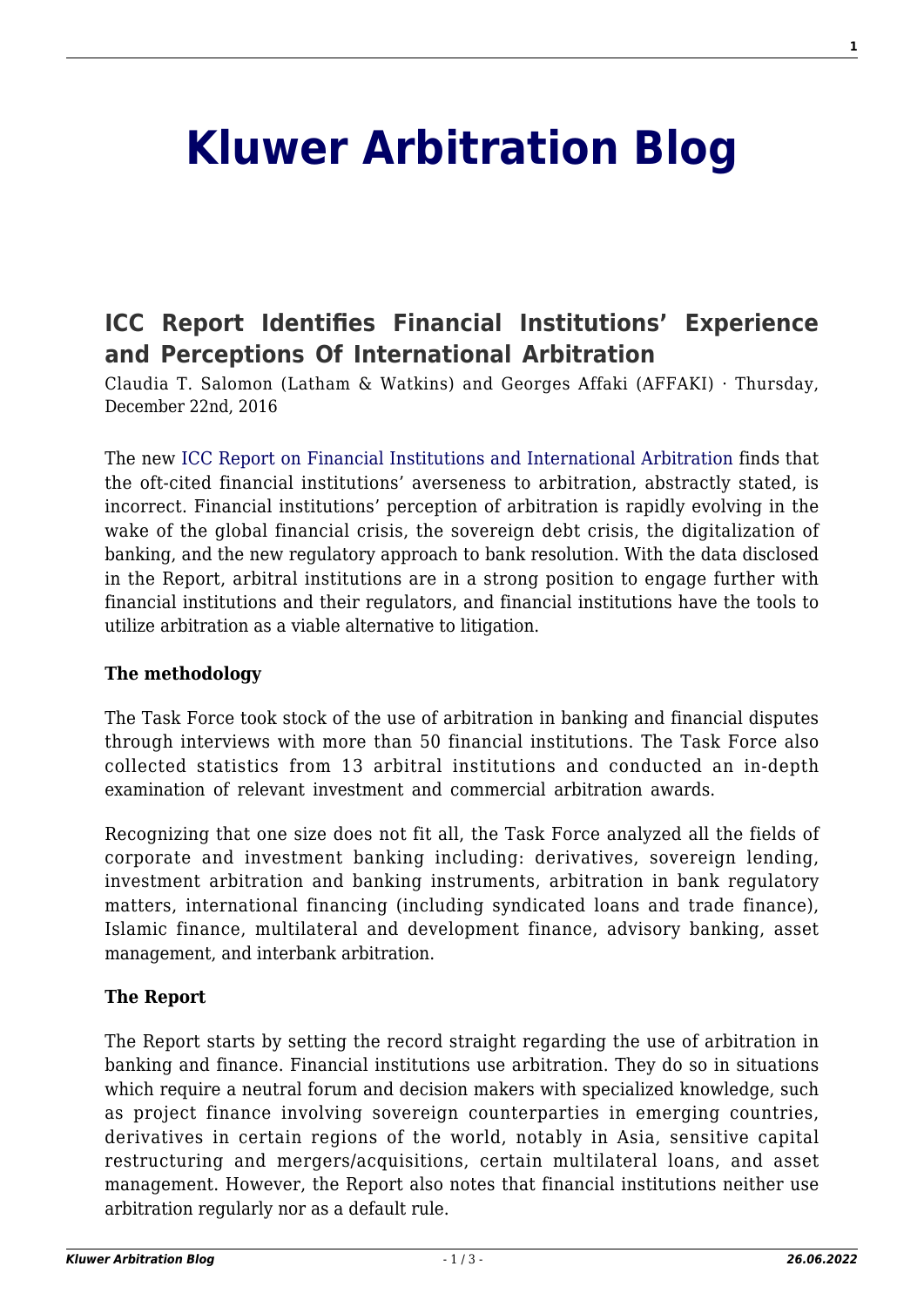The Report offers recommendations regarding how financial institutions may adapt arbitration to their requirements and identifies the many features that make arbitration attractive for businesses. These include the international recognition and enforcement of awards amongst the 160 New York Convention member countries, the choice of arbitrators, the adaptability of the arbitral procedure potentially offering an opt-in appeal, and the possibility to obtain from the tribunal provisional measures and early dismissal of claims. In underscoring the flexibility of arbitration, the Report emphasizes its potential accommodation both of the expectation of confidentiality in certain banking businesses, such as advisory banking, and of standard-setting precedent publication that other banking businesses, such as syndicated lending and derivatives, require to control risks in their field.

The Report also offers insight into the opening of investment arbitration to banking and financial instruments. In the past decade, investment arbitration awards have determined that various financings, the operation of bank networks and the issue of sovereign bonds, bank guarantees and derivatives, to have the qualifying elements of protected investments. Barring a particular carve-out in the applicable investment treaty, a dispute between an investor (often a financial institution or its foreign shareholders) and the host State in relation to those instruments becomes potentially eligible for treaty protection and adjudication by an international arbitral tribunal, even though the relevant banking contract may not include an arbitration clause. Recent awards have allowed banks and their shareholders to seek vindication for expropriation or discriminatory actions by national bank regulators which were either prompted by political motives or denied their due process rights.

The new findings published in the report are expected to become the linchpin of a constructive dialogue between arbitral institutions and federations of financial institutions, thus heralding a new era in banking and financial dispute resolution.

*Georges Affaki and Claudia T. Salomon co-chaired the Task Force on Financial Institutions and International Arbitration that prepared the Report.*

## **Profile Navigator and Relationship Indicator**

Offers 6,200+ data-driven arbitrator, expert witness and counsel profiles and the ability to explore relationships of 13,500+ arbitration practitioners and experts for potential conflicts of interest.

[Learn how](https://www.wolterskluwer.com/en/solutions/kluwerarbitration/practiceplus?utm_source=arbitrationblog&utm_medium=articleCTA&utm_campaign=article-banner) **[Kluwer Arbitration Practice Plus](https://www.wolterskluwer.com/en/solutions/kluwerarbitration/practiceplus?utm_source=arbitrationblog&utm_medium=articleCTA&utm_campaign=article-banner)** [can support you.](https://www.wolterskluwer.com/en/solutions/kluwerarbitration/practiceplus?utm_source=arbitrationblog&utm_medium=articleCTA&utm_campaign=article-banner)

 $\mathcal{L}_\text{max}$ 

*To make sure you do not miss out on regular updates from the Kluwer Arbitration Blog, please subscribe [here](http://arbitrationblog.kluwerarbitration.com/newsletter/). To submit a proposal for a blog post, please consult our [Editorial Guidelines.](http://arbitrationblog.kluwerarbitration.com/editorial-guidelines/)*